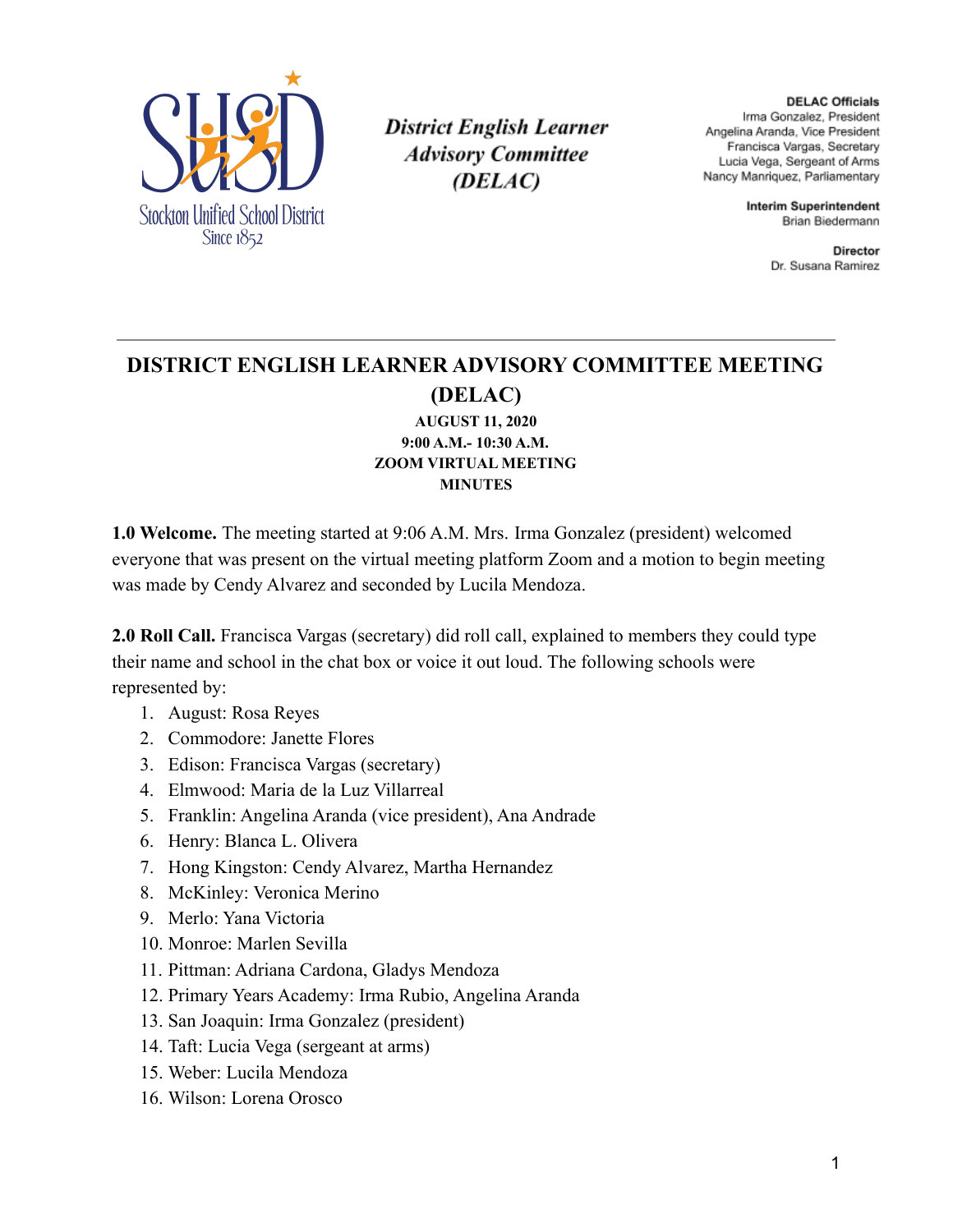In this meeting, 16 schools were represented, a total of 30 people assisted in which 19 are members. In addition to the members we also had present the personnel from the Language Development Office, Olivia Fernandez, Administrative Assistant, Ofelia Muniz, Bilingual Evaluation Assistant, Monica Ruiz, Bilingual Evaluation Assistant, Cynthia Hill, Instructional Specialist K-8, Erika Bracamontes, Instructional Assistant 9-12, Carmen Lopez Lozano, Interpreter, Paola Juarez, Parent Liaison, Dr. Susana Ramirez, Director of LDO. We had presenters Dr. Connor Sloan, Director of LCAP and Janet Yarbrough, Director of Educational Services.

**3.0 Changes to the Agenda.** Dr. Susana Ramirez wanted to add an item to the announcement section of the agenda. Motion was made by Lucila Mendoza and seconded by Adriana Cardona. Committee agreed. Motion carried.

**4.0 Read and Approve Minutes.** Dr. Susana Ramirez informed the committee the minutes to review are from the meeting held on January 29, 2020. She informed committee members minutes were available on SUSD DELAC website for review and advised she could share screen over Zoom presently or mail hard copies and postpone reading the minutes until the next meeting. Marlen Sevilla made a motion to postpone the reading of the minutes until the next meeting, Enrique Munoz seconded. Committee agreed. Motion carried.

## **5.0 New Business.**

**5.1 Vote For Terms of Officials to be Extended**. Dr. Susana Ramirez explained that due to Covid-19 and early closures of schools to the public the 2019-2020 DELAC committee officials did not get to complete the State required tasks for that term year and suggested extending terms for all officials. Francisca Vargas asked if the extension applies to all members regardless of their term ending in 2020-2021. Dr. Ramirez informed committee members the extension is to all members whether or not their term was over. They also informed committee members that only elected DELAC officials could vote, 1 vote per school, the alternative representative could vote if the representative is not present and to put their vote in the chat box.

Votes -Yes to Extend Terms

- 1. August: Rosa Reyes
- 2. Edison: Francisca Vargas (secretary)
- 3. Elmwood: Maria de la Luz Villarreal
- 4. Henry: Blanca L. Olivera
- 5. Hong Kingston: Cendy Alvarez
- 6. McKinley: Veronica Merino
- 7. Monroe: Marlen Sevilla
- 8. Primary Years Academy: Angelina Aranda (vice president)
- 9. San Joaquin: Irma Gonzalez (president)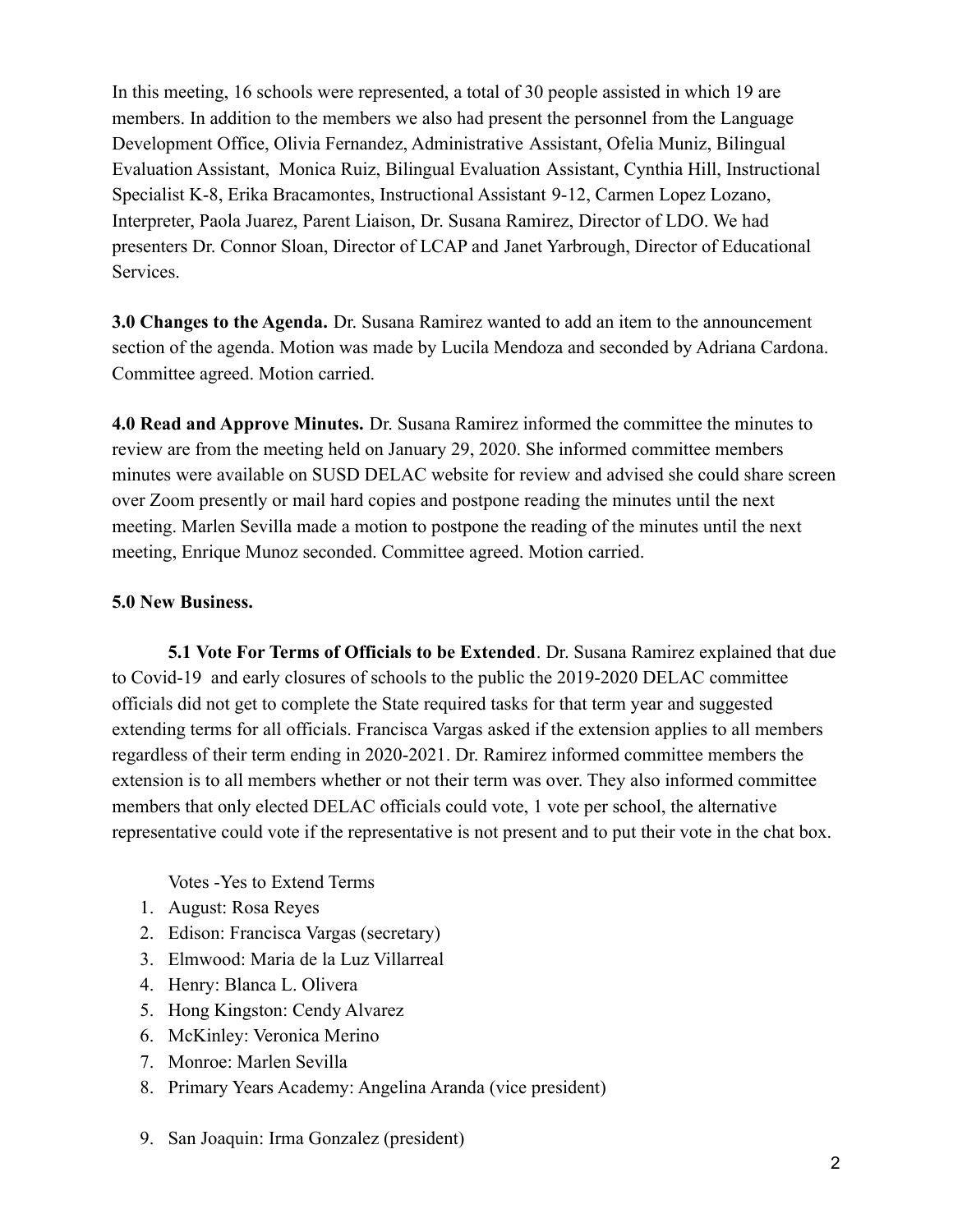- 10. Taft: Lucia Vega (sergeant at arms)
- 11. Weber: Lucila Mendoza
- 12. Wilson: Lorena Orosco

Votes- Opposed to Extend Terms, None.

**Twelve out of seventeen schools represented voted to extend terms of the elected DELAC officials for another school year. Motion passed.**

**Since the necessary quorum for voting was not had, this issue will be brought up for the next meeting.**

**5.2 Consolidated Application Review.** Janet Yarbrough, Director of Educational Services along with Carmen Lozano Spanish interpreter for the Language Development Office presented a brief presentation of what the Consolidated Application is:

Included:

- 2020-2021 funding estimate of \$25,021,155 for Title I-Part A, Title II-Part A, Title III-Part A (Immigrant), and Title IV-Part A and what services SUSD will provide with the funds.
- Dr. Susana Ramirez elaborated with examples of how those funds are spent in regards to the staff and services provided through the Language Development department.

They asked parents to put recommendations in the chat box. Ana Andrade asked for more information regarding Special Education Services, funding and wanting extra support for special education students at the school site. Janet Yarbrough advised that the school site budget would ideally be the best way to have a say in where those funds are allocated and emphasised the district wants all students to have equal access to resources.

Maria de la Luz Villareal made comments about how her students and she feel overwhelmed with classwork and Zoom meetings. Dr. Susana Ramirez acknowledged her concern and advised committee members they could discuss this in more detail in another meeting. Committee agreed.

**5.3 Learning Continuity Plan and School Support.** Dr. Connor Sloan, LCAP Director and Carmen Lopez Lozano, interpreter for the Language Development Office, presented a few announcements to the committee such as:

- The Learning Continuity Plan to be presented in September's meeting
- Provided a link in chat to a survey regarding distance learning
- Provided a link in chat to register for the SUSD Talks Thursdays in August
- Provided link in chat to Distance Learning Guide Book